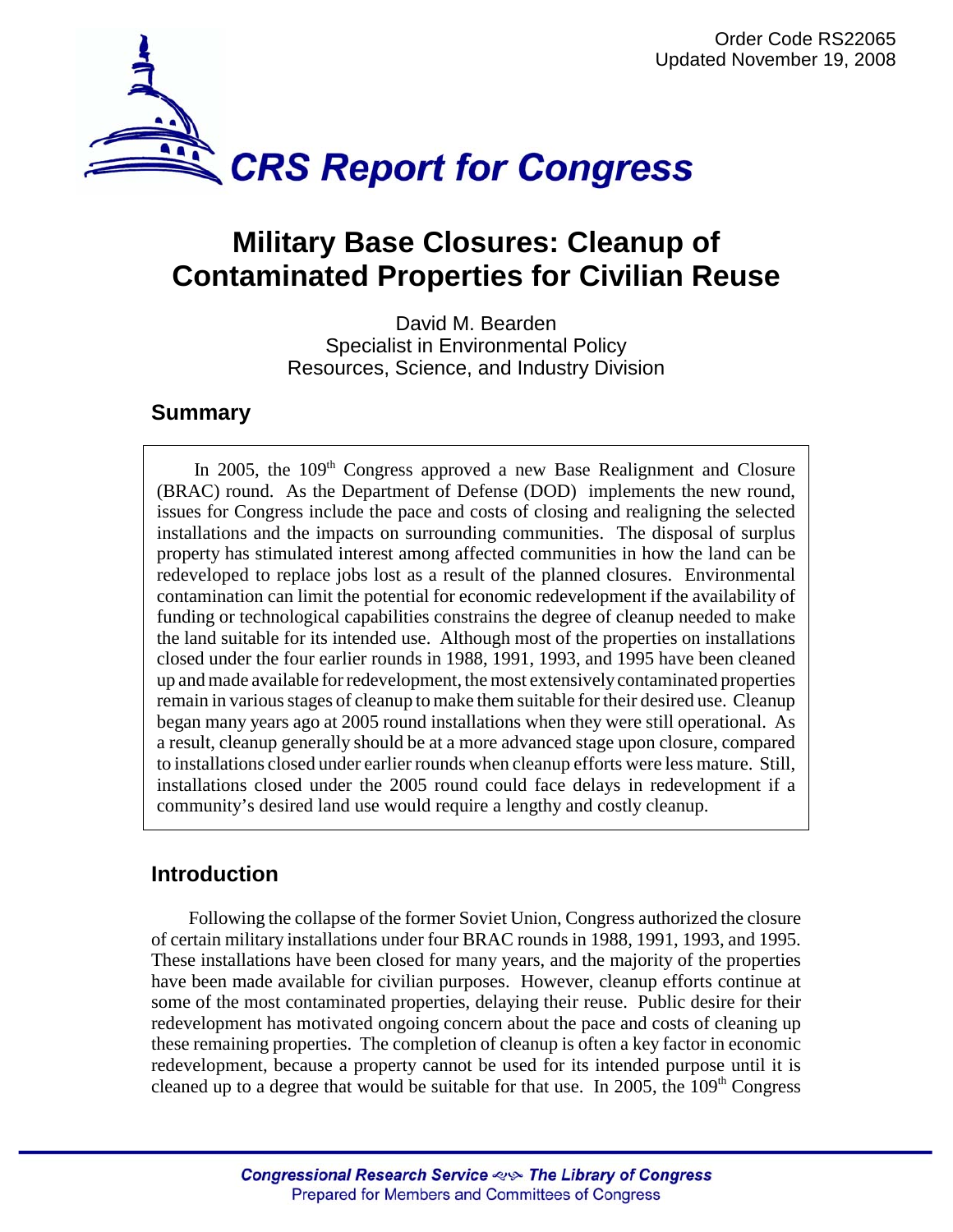approved a new BRAC round.<sup>1</sup> Although the Department of Defense (DOD) is required to close and realign selected installations by 2011, there is no statutory deadline for the cleanup of contaminated property. The timing of cleanup will depend on response actions negotiated with federal and state regulators, capabilities of cleanup technologies, and the amount of funding appropriated by Congress to support cleanup efforts.

This report explains the federal statutory requirements that govern the transfer and reuse of contaminated properties on closed military installations, discusses the status of cleanup to prepare these properties for reuse, examines estimates of costs to address remaining cleanup challenges, and identifies issues for Congress.

#### **Cleanup Requirements for Property Transfer and Reuse**

As amended in 1986, the Comprehensive Environmental Response, Compensation, and Liability Act (CERCLA, commonly referred to as Superfund) generally requires the United States to clean up contaminated federal property prior to transfer out of federal ownership.<sup>2</sup> This requirement applies to all contaminated property declared surplus to the needs of the federal government, including property on closed military installations. The agency with administrative jurisdiction over a property usually administers and pays for the cleanup to satisfy the responsibility of the United States. DOD typically assumes this responsibility for closed military installations.

After a property is transferred out of federal ownership, the United States remains liable for any original contamination found not to have been sufficiently remediated. However, the document transferring ownership typically guarantees cleanup only to a level suitable for a specific use, and in some cases may include a deed restriction prohibiting certain uses that would be considered unsafe relative to the level of cleanup performed. Considering this condition, the United States is usually held responsible for further cleanup to the extent that more work is found to be needed to make the originally agreed-upon use safe. If a new owner later decides to use the property for another purpose that would require further cleanup, the new owner ordinarily is held responsible for additional cleanup costs to make the property suitable for that purpose.

Property declared surplus to the needs of the federal government is typically transferred to a Local Redevelopment Authority (LRA) responsible for implementing a plan for civilian reuse. While the administering agency generally must complete the cleanup prior to transfer out of federal ownership, CERCLA authorizes early transfer under certain conditions, including assurances that the cleanup will be carried out.<sup>3</sup> Early transfer can speed the redevelopment process, if it may be feasible for cleanup to occur in conjunction with redevelopment planning and construction, or if a short-term use would be suitable for the existing level of contamination while cleanup proceeds to prepare the property for its eventual use.

<sup>&</sup>lt;sup>1</sup> See the BRAC Commission Report to the President for a list of military installations selected for closure under the 2005 round at: [http://www.brac.gov/finalreport.html].

 $2$  42 U.S.C. 9620(h).

 $3$  42 U.S.C. 9620(h)(3)(C).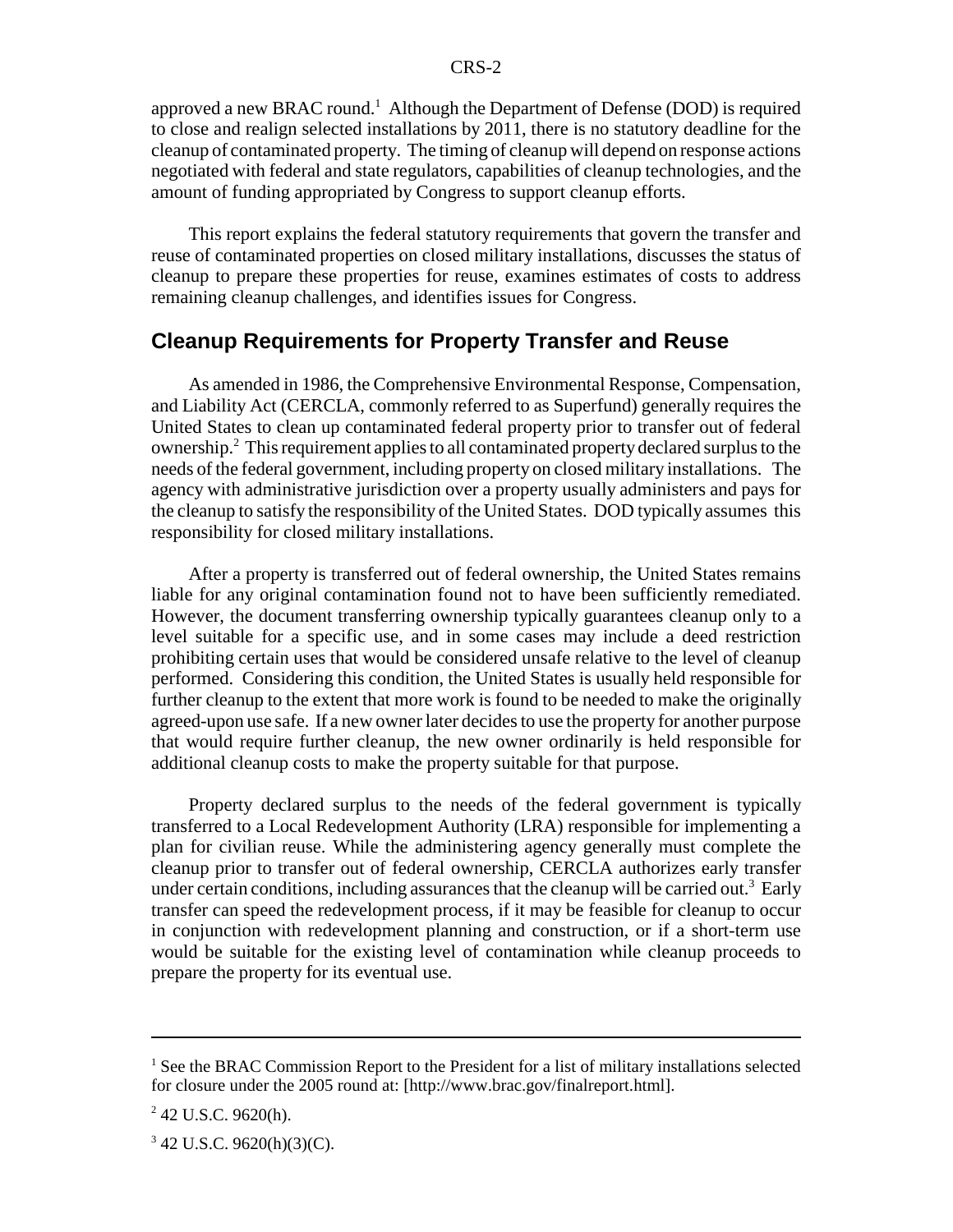Early transfer also may offer the potential to speed the redevelopment process in situations in which the recipient *voluntarily* agrees to administer and pay for the cleanup. In such cases, the property is usually sold at a discounted price to offset the cleanup costs borne by the purchaser. A discounted price may lower a purchaser's initial costs to buy the property, but the purchaser does assume some financial risk if the cleanup costs are greater than expected. The cost of environmental insurance to limit this financial risk may offset some of the initial savings gained from a discounted price.

If a property on a closed installation still could be of use to the federal government, DOD may transfer it to another federal agency rather than make it available to non-federal entities. If a contaminated property remains in federal ownership, CERCLA does not specify which agency has responsibility for the cleanup. The determination of which agency performs the cleanup is subject to negotiation among the agencies involved, and as such is an Executive Branch decision. Although the agency that caused the contamination most often administers and pays for the cleanup, disagreements over this responsibility sometimes arise in negotiating the transfer of jurisdiction. Congress has sometimes addressed such disagreements in legislation, specifying agency responsibilities.

Regardless of who administers the cleanup of a closed military installation, the Environmental Protection Agency (EPA) and state regulatory agencies oversee cleanup decisions to ensure that applicable requirements are met. CERCLA specifically requires EPA to take the lead in overseeing cleanup of federal facilities on the National Priorities List (NPL).<sup>4</sup> States usually oversee cleanup of federal facilities not on the NPL.

#### **The Role of Land Use in Cleanup Decisions**

CERCLA generally requires cleanup actions to achieve levels of exposure to contamination that would be protective of human health and the environment. Land use is critical in determining the potential exposure risks and the cleanup actions needed to address those risks. Cleanup generally is more extensive and more costly for land uses that would result in greater exposure risks. Cleanup typically is the most stringent and the most costly for residential use because of the greater likelihood of exposure among sensitive populations, including children and the elderly. Cleanup is usually the least costly and the least stringent for industrial use, as the exposure risks are not as great.

As amended, the Defense Base Closure and Realignment Act requires DOD to give "substantial deference" to an LRA's redevelopment plan in determining the use of surplus property on closed military installations.<sup>5</sup> Still, the locally preferred use can be constrained, if costs or technical challenges would make it infeasible to clean up a property to a certain degree. EPA guidance acknowledges that some uses may not be practical because of such challenges, and indicates that cleanup goals may need to be revised, which could result in "different, more reasonable land use(s)."6

 $4$  42 U.S.C. 9620(e)(2).

<sup>5</sup> 10 U.S.C. 2687 note.

<sup>6</sup> EPA. Office of Solid Waste and Emergency Response. *Land Use in the CERCLA Remedy Selection Process*. OSWER Directive No. 9355.7-04. May 25, 1995.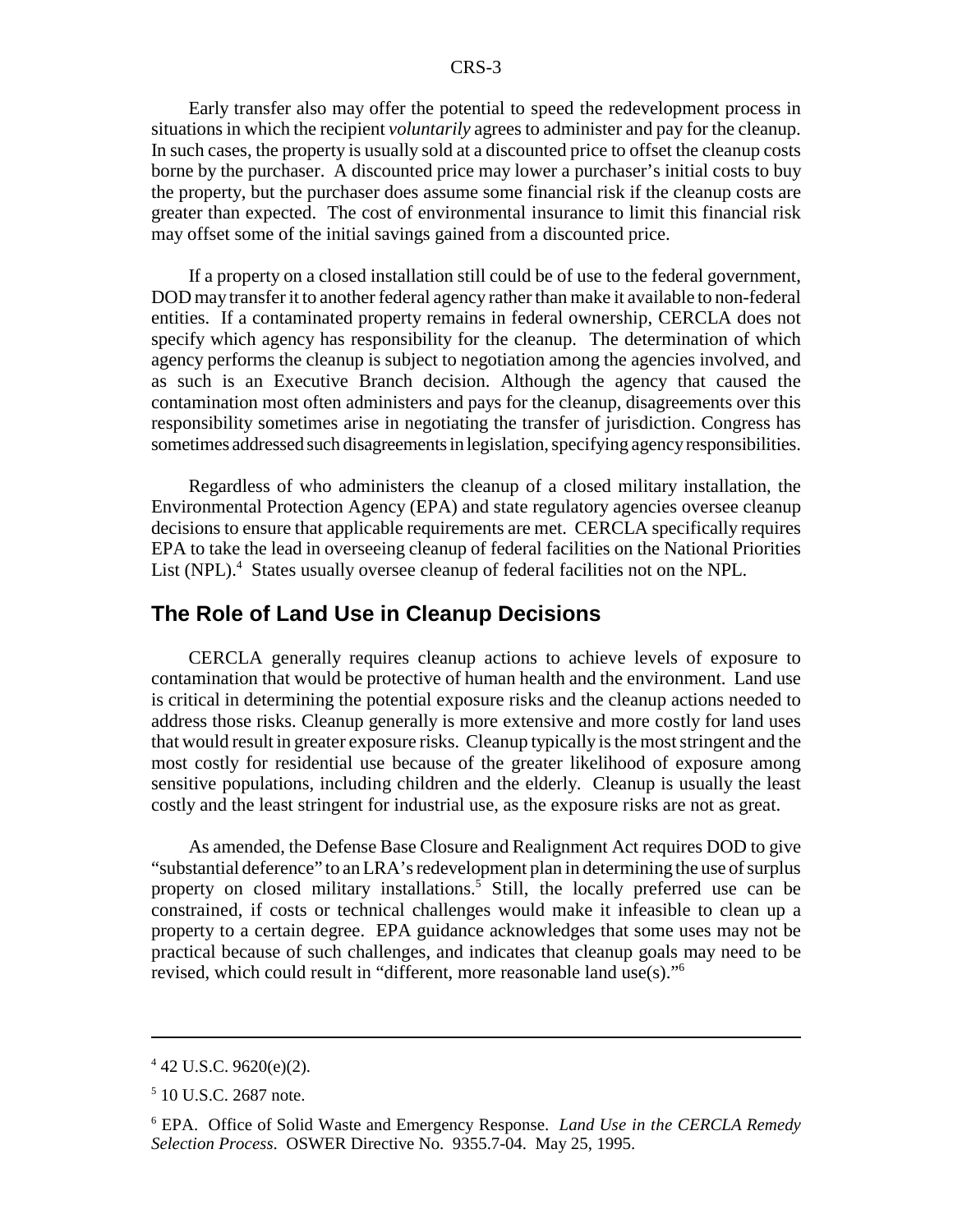#### **Program Administration and Funding**

DOD administers a Defense Environmental Restoration Program to carry out cleanup actions under CERCLA on military installations in the United States.<sup>7</sup> Multiple defense appropriations accounts fund this program. Two Defense Base Closure accounts fund the cleanup of installations closed under the BRAC rounds. The "1990" account consolidates funding for the cleanup of installations closed prior to the 2005 round. This account is now entirely devoted to cleanup, as these installations were closed many years ago. The "2005" account funds the cleanup of installations being closed under the 2005 round. Most of this account currently funds the actions necessary to close and realign the missions of the installations. As these actions are completed, a greater portion of the 2005 account will be devoted to cleanup to prepare surplus properties for reuse. The cleanup of realigned installations that remain in active use will be funded out of the Defense Environmental Restoration Accounts that support cleanup of active installations. See the "Estimated Costs" section of this report for the amount of funding spent on the cleanup of closed installations over time out of the Base Closure accounts.

#### **Status of Cleanup**

To manage cleanup efforts, DOD divides each installation into discrete sites (i.e., parcels of land), based on the nature and boundary of contamination. One installation may contain numerous sites with differing types of contamination. As of the end of FY2007, DOD had identified a total of 5,356 sites on hundreds of installations closed under all five BRAC rounds where contamination was known or suspected to be present.<sup>8</sup> These sites include those on installations that are in the process of closing under the 2005 round. The vast majority of sites on BRAC installations were contaminated with hazardous substances (i.e., chemical contaminants), but some sites contained abandoned or discarded munitions on former training ranges and munitions disposal facilities.<sup>9</sup> Congress enacted specific authorities for the cleanup of munitions sites in the National Defense Authorization Act for FY2002 (P.L. 107-107). See CRS Report RS22862, *Cleanup of U.S. Military Munitions: Authorities, Status, and Costs*, by David M. Bearden.

DOD reported that planned response actions were complete at 70% of the 5,356 sites it had identified through FY2007. No response was required or expected at 14% of the sites because investigations revealed that the potential for exposure to contamination was within an acceptable range, based on applicable standards. Response actions were pending at 10% of the site inventory, with varying stages of progress among individual sites ranging from the assessment phase to the construction of cleanup remedies. Evaluations were pending at 6% of the sites, leaving much uncertainty as to the extent of contamination at those locations and the cleanup actions that will be required. Sites requiring no further response actions generally have been made available for their intended use. Some sites where response actions were not complete also have been made

<sup>7</sup> 10 U.S.C. 2701 et *seq*.

<sup>8</sup> Department of Defense. *Defense Environmental Programs Fiscal Year 2007 Annual Report to Congress*. March 2007. Appendix K, pp. K-8 — K-12.

<sup>&</sup>lt;sup>9</sup> Ibid. DOD identified 5,019 sites contaminated with hazardous substances, and 337 sites on former training ranges and munitions disposal facilities where munitions were present.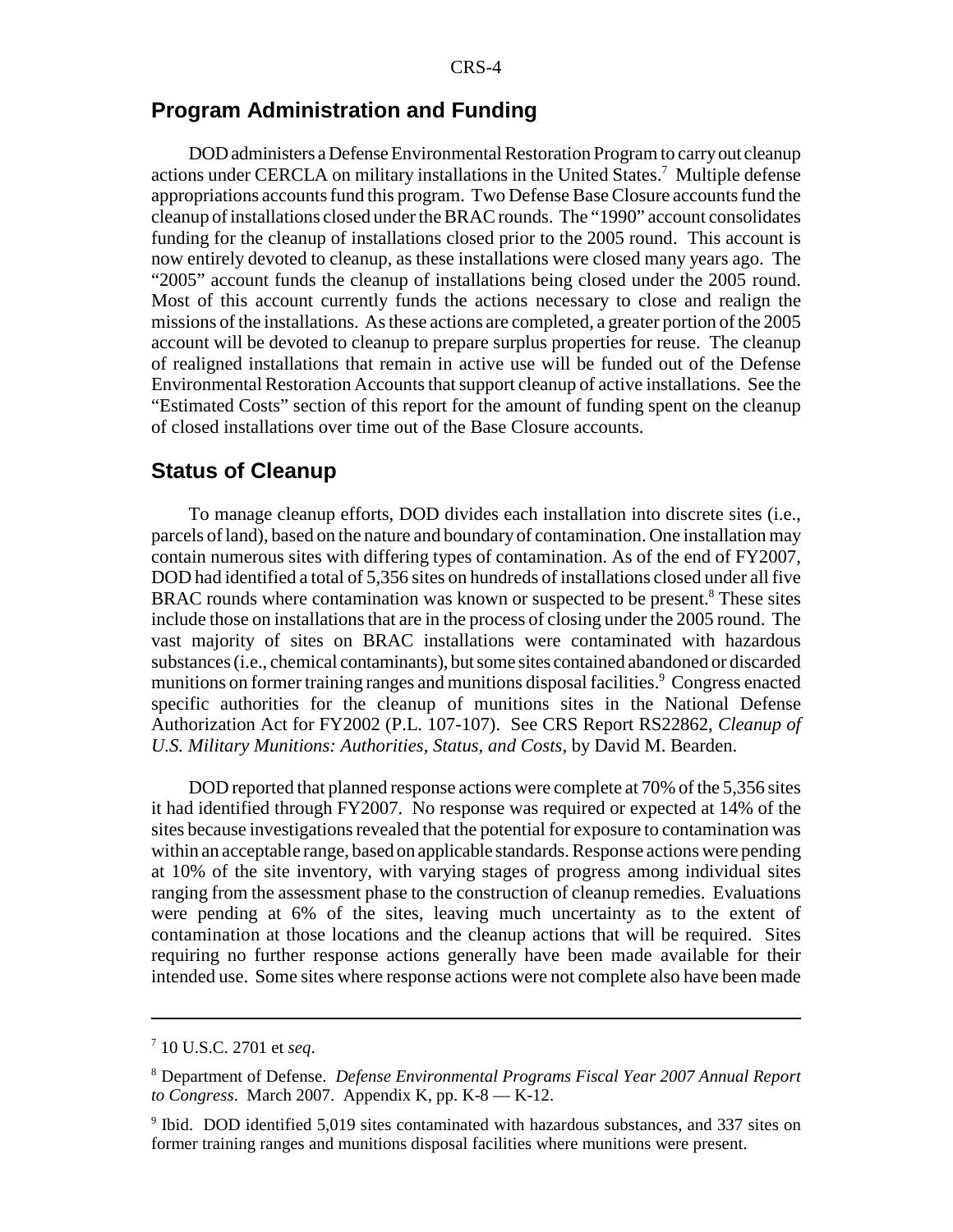available using early transfer authority, or by leasing the property with ownership retained by the federal government. However, remaining contamination and ongoing cleanup could limit the use of these properties. **Table 1** presents the status of cleanup through FY2007 at sites on closed military installations by individual BRAC round.

| <b>BRAC</b><br><b>Round</b> | <b>Response</b><br><b>Complete</b> | <b>No Response</b><br>Required/<br><b>Expected</b> | <b>Evaluation</b><br><b>Pending</b> | <b>Response</b><br>Planned/<br><b>Under Way</b> | <b>Total</b><br><b>Sites</b> |
|-----------------------------|------------------------------------|----------------------------------------------------|-------------------------------------|-------------------------------------------------|------------------------------|
| 1988                        | 1,058                              | 69                                                 | 92                                  | 51                                              | 1,270                        |
| 1991                        | 1,157                              | 101                                                | 37                                  | 40                                              | 1,335                        |
| 1993                        | 466                                | 417                                                | 13                                  | 96                                              | 992                          |
| 1995                        | 1,009                              | 126                                                | 174                                 | 279                                             | 1,588                        |
| 2005                        | 62                                 | 24                                                 | 35                                  | 50                                              | 171                          |
| All Rounds <sup>a</sup>     | 3,752                              | 737                                                | 351                                 | 516                                             | 5,356                        |

**Table 1. Site Cleanup Status by BRAC Round through FY2007**

**Source:** Department of Defense, *Defense Environmental Programs Fiscal Year 2007 Annual Report to Congress*, March 2007, Appendix K, pp. K-8 — K-12.

a. The sum of BRAC cleanup sites that DOD reported differed from the sum of sites it reported by individual round, resulting in 5,415 total sites instead of 5,356. This difference appeared to result from the inclusion of 59 sites that DOD did not attribute to individual BRAC rounds. Of these 59 sites, 24 did not require response actions, 32 were not yet evaluated, and 3 had response actions planned or under way.

Considering that the cleanup of 2005 round installations began many years ago when these installations were still operational, cleanup generally should be at a more advanced stage upon closure than experienced under earlier rounds when cleanup efforts were less mature. As of the end of FY2007, planned response actions were complete, or not required, at half of the sites on 2005 round installations, leaving much of the property inventory suitable for reuse. However, sites where response actions were complete would have been cleaned up to a level compatible with military use at that time. If other uses are desired after closure, additional cleanup may be needed.

#### **Estimated Costs**

Through FY2007, DOD had spent nearly \$7.3 billion out of the Base Closure accounts over time to clean up contaminated sites on installations closed under all five BRAC rounds to prepare these properties for reuse. In March 2007, DOD estimated that another \$3.9 billion would be needed to complete all planned cleanup actions. DOD estimated the future cleanup costs based on its most recent knowledge of conditions at the sites presented in **Table 1**. DOD periodically revises its estimates as more is learned about the type and level of contamination at each site, and the actions that federal and state regulators will seek to address potential risks. In effect, these estimates are "moving targets" that change as more information becomes available to project the costs of future actions. Uncertainties about the degree of cleanup that ultimately will be required at some sites make it challenging to accurately estimate the total costs to complete cleanup. **Table 2** presents the past and estimated future costs to clean up contaminated sites at closed military installations by individual BRAC round.